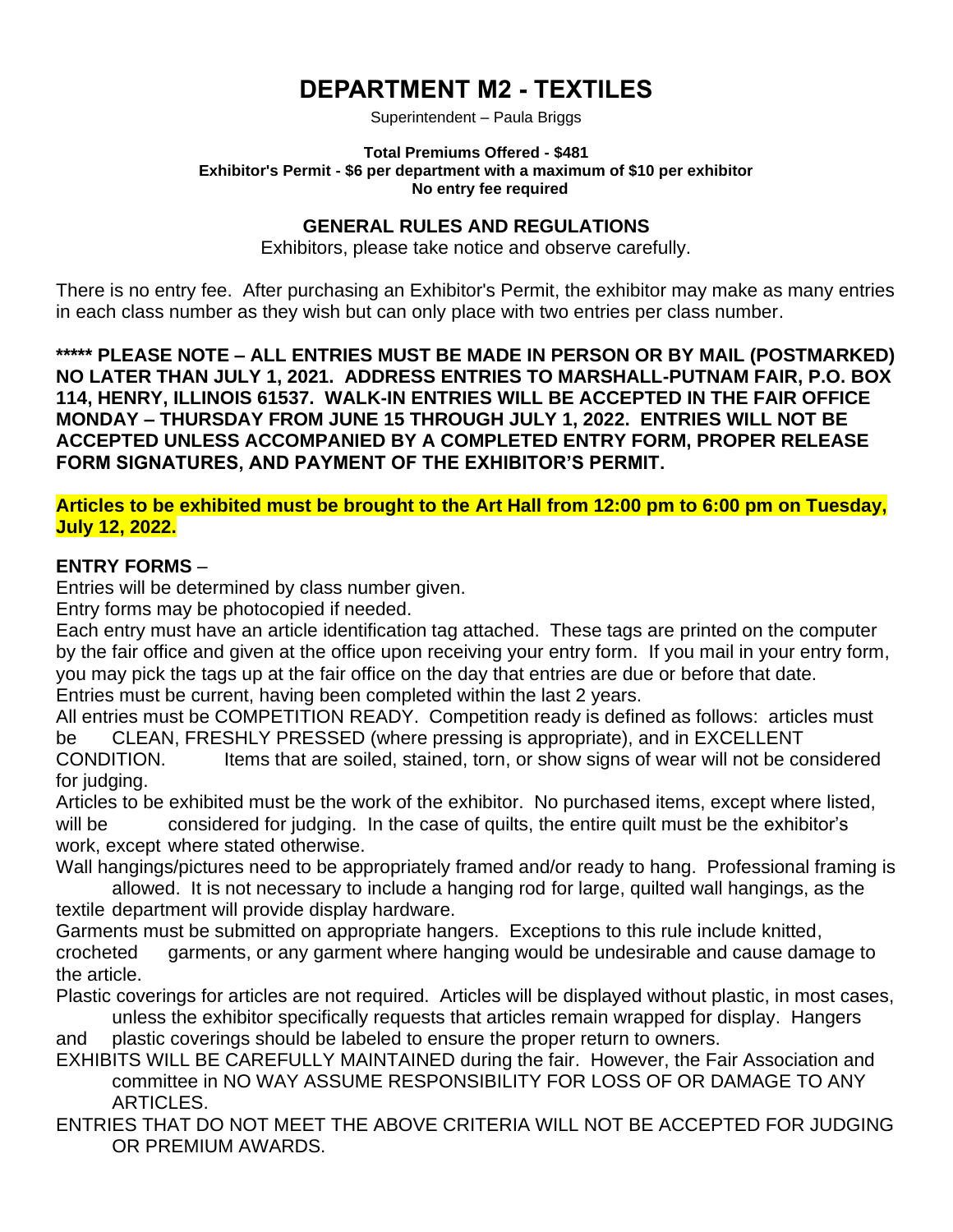Entries exhibited and awarded blue ribbon premiums in previous Marshall-Putnam Fair competitions are not eligible for re-entry.

Entries will be under the control of the Superintendent and staged as the committee is directed. The committee reserves the right to place all entries in the correct class number.

### JUDGING:

Judging will be held on Wednesday, July 13, 2022. JUDGING IS NOT OPEN TO EXHIBITORS OR THE GENERAL PUBLIC.

Any entry determined unworthy by the judges will be disqualified.

Decisions of the judges are final.

### PREMIUMS/NON-CASH PRIZES:

Exhibitors can place with only two entries per class number.

Purple ribbons and a cash prize will be awarded for Best of Show in all sections.

Best of show winner of Section 6 will receive a Rosette plus \$25 in "Guild bucks" to be used for any local program sponsored by the Central IL Chapter of the American Sewing Guild. "Guild

Bucks" can be used for Sew Special, Retreat, June Luncheon, National American Sewing Guild dues, and more.

All "Bucks" must be redeemed through the Central IL American Sewing Guild Treasurer. More information will be supplied in the Award Packet.

No refund to non-winners.

### REMOVAL OF ENTRIES:

**Release time will be 5:00 pm Sunday, July 17, 2022.** All exhibits are to be removed then unless otherwise authorized.

Rules listed here, along with those listed in Regulations and General Arrangements that are applicable to this department, are to be followed.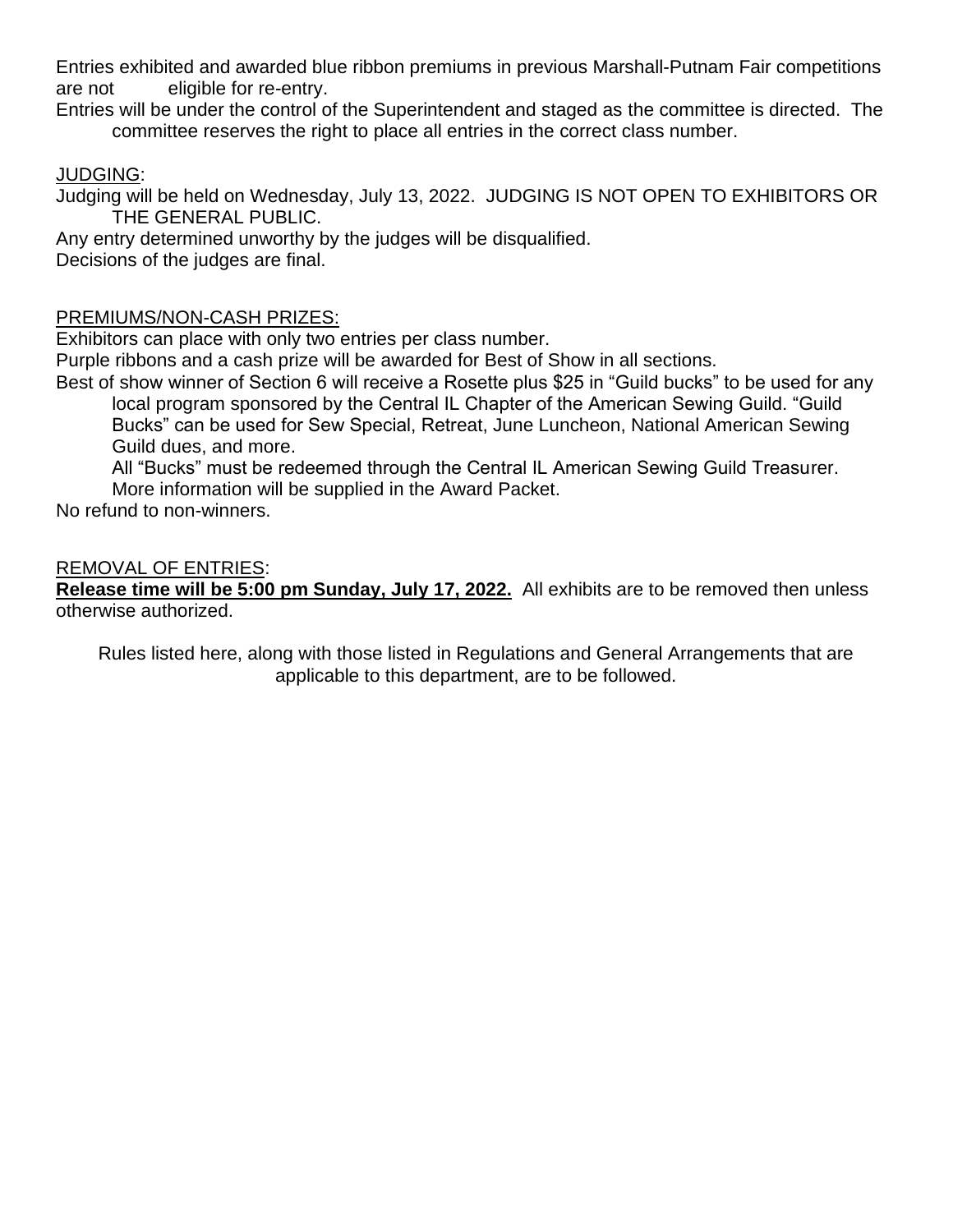#### **DEPARTMENT M2 – TEXTILES SECTION 1 - QUILTS, PIECEWORK, & QUILTED ARTICLES** Each exhibitor is **limited to 2** entries per class number.

#### **ATTENTION:** If any exhibit displays a **name tag** which has been sewn or somehow affixed to the article, whether front or back - the tag **MUST BE REMOVED OR COVERED**. If the tag is exposed and readable, the article **WILL NOT BE ACCEPTED FOR JUDGING**. However, the article can still be displayed as is.

| <b>SECTION</b>        | <b>CLASS</b> |                                                                                                              | 1st | 2nd                      | 3rd           |  |
|-----------------------|--------------|--------------------------------------------------------------------------------------------------------------|-----|--------------------------|---------------|--|
|                       | 2300         | Quilt, embroidered, by hand, any size                                                                        | \$4 | <b>Ribbon</b>            | Ribbon        |  |
|                       | 2301         | Quilt, <b>embroidered</b> by <b>machine</b> , any size                                                       | \$4 | Ribbon                   | Ribbon        |  |
|                       | 2302         | Quilt, appliqué, machine or hand-quilted, any size                                                           | \$4 | Ribbon                   | Ribbon        |  |
| - QUILTS              | 2303         | Quilt, patchwork, machine or hand-quilted, any size                                                          | \$4 | <b>Ribbon</b>            | Ribbon        |  |
|                       | 2304         | Quilt, completely quilted by hand, machine pieced, any size                                                  | \$4 | Ribbon                   | Ribbon        |  |
| SECTION <sub>1</sub>  | 2305         | Quilt, mixed medium, machine or hand-quilted, any size – i.e. Ties,<br>Hankies, T-shirts, etc., Be CREATIVE! | \$4 | <b>Ribbon</b>            | <b>Ribbon</b> |  |
|                       | 2306         | Quilt, any pattern, machine-assisted quilted, any size                                                       | \$4 | Ribbon                   | Ribbon        |  |
|                       | 2307         | Quilt, group project, any pattern, any quilting method, any size                                             | \$4 | Ribbon                   | Ribbon        |  |
|                       | 2308         | Quilt, hand-pieced, hand quilted, any pattern, any size                                                      | \$4 | <b>Ribbon</b>            | Ribbon        |  |
| <b>SECTION</b><br>100 | 2309         | <b>Best of Show</b>                                                                                          |     | <b>RIBBON &amp; \$15</b> |               |  |

### **The classes in this section are for quilts made solely by the Exhibitor.**

### **DEPARTMENT M2 – TEXTILES SECTION 1 - QUILTS, PIECEWORK, & QUILTED ARTICLES SMALLER QUILTED ITEMS**

| <b>SECTION</b>        | <b>CLASS</b> |                                                                          | 1st | 2nd                      | 3rd    |  |
|-----------------------|--------------|--------------------------------------------------------------------------|-----|--------------------------|--------|--|
|                       | 2312         | Table Runners                                                            | \$4 | Ribbon                   | Ribbon |  |
| QUILTS                | 2313         | Placemats, centerpiece mats, candle mats                                 | \$4 | Ribbon                   | Ribbon |  |
|                       | 2314         | Quilt, baby, crib, or child size                                         | \$4 | Ribbon                   | Ribbon |  |
| SECTION <sub>1</sub>  | 2315         | Wall hangings, larger than 25" x 25" but no larger than 40" x 40"        | \$4 | Ribbon                   | Ribbon |  |
|                       | 2316         | Miniature quilts 25" x 25" or smaller                                    | \$4 | Ribbon                   | Ribbon |  |
|                       | 2317         | Piecework/Art Quilts, larger than 25" x 25" but no larger than 40" x 40" | \$4 | Ribbon                   | Ribbon |  |
| <b>SECTION</b><br>100 | 2318         | <b>Best of Show</b>                                                      |     | <b>RIBBON &amp; \$15</b> |        |  |

### **DEPARTMENT M2 – TEXTILES SECTION 1 - QUILTS, PIECEWORK, & QUILTED ARTICLES ADDITIONAL QUILT CLASS**

### **This class is for quilts pieced by Exhibitor but quilted by someone else**

| <b>SECTION 1</b> | 2319 | Quilt, group project, any pattern, any quilting method, any size |  | Ribbon | Ribbon |
|------------------|------|------------------------------------------------------------------|--|--------|--------|
|------------------|------|------------------------------------------------------------------|--|--------|--------|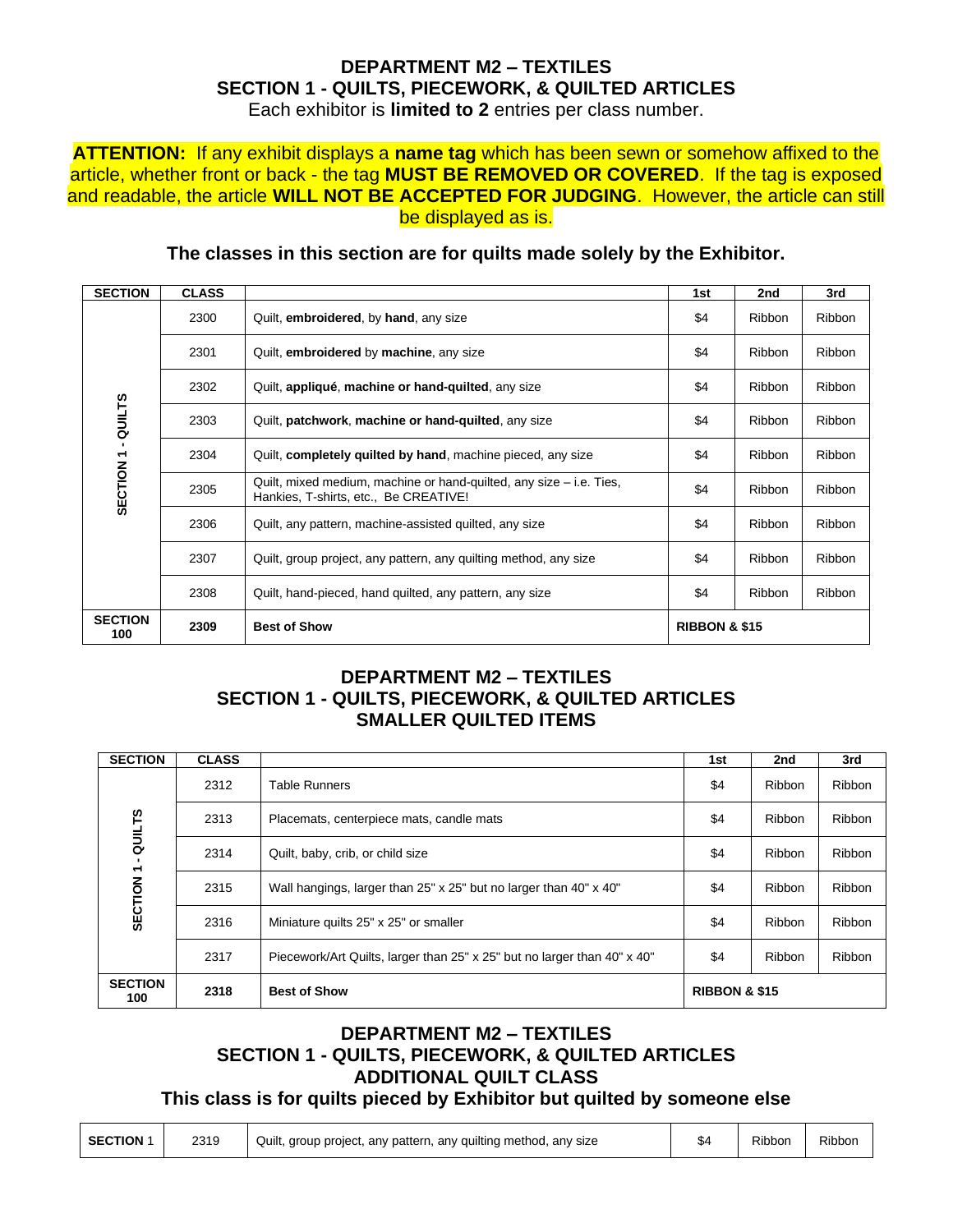### **DEPARTMENT M2 – TEXTILES SECTION 2 - COUNTED CROSS STITCH**

Wall hangings should be framed and ready to hand. **No limit** on number of entries per class number.

| <b>SECTION</b>        | <b>CLASS</b> |                                                                          | 1st | 2nd                      | 3rd           |  |  |
|-----------------------|--------------|--------------------------------------------------------------------------|-----|--------------------------|---------------|--|--|
|                       | 2319         | Counted cross stitch, sampler                                            | \$4 | <b>Ribbon</b>            | Ribbon        |  |  |
| <b>STITCH</b>         | 2320         | Counted cross stitch, landscape/scenic/building                          | \$4 | <b>Ribbon</b>            | Ribbon        |  |  |
|                       | 2321         | Counted cross stitch, still life                                         | \$4 | <b>Ribbon</b>            | Ribbon        |  |  |
| - COUNTED CROSS       | 2322         | Counted cross stitch, birds/birdhouses, animals, flowers, nature         | \$4 | <b>Ribbon</b>            | Ribbon        |  |  |
|                       | 2323         | Counted cross stitch, Christmas                                          | \$4 | <b>Ribbon</b>            | Ribbon        |  |  |
|                       | 2324         | Counted cross stitch, holiday and patriotic (does not include Christmas) | \$4 | <b>Ribbon</b>            | Ribbon        |  |  |
| SECTION <sub>2</sub>  | 2325         | Counted cross stitch, scripture, quotations, announcements               | \$4 | Ribbon                   | <b>Ribbon</b> |  |  |
|                       | 2326         | Counted cross stitch, 5" x 7" or smaller, any category                   | \$4 | <b>Ribbon</b>            | Ribbon        |  |  |
|                       | 2327         | Counted cross stitch, linen or similar cloth, any category               | \$4 | <b>Ribbon</b>            | Ribbon        |  |  |
| <b>SECTION</b><br>100 | 2328         | <b>Best of Show</b>                                                      |     | <b>RIBBON &amp; \$15</b> |               |  |  |

### **DEPARTMENT M2 – TEXTILES SECTION 3 - NEEDLEWORK / EMBELLISHMENT**

Pillow cases do not need to be exhibited as a pair. No pieced, quilted, knitted or crocheted items in this section. **No limit** on number of entries per class number.

| <b>SECTION</b>          | <b>CLASS</b> |                                                                                                           | 1st                      | 2nd           | 3rd           |
|-------------------------|--------------|-----------------------------------------------------------------------------------------------------------|--------------------------|---------------|---------------|
|                         | 2329         | Pillow Case, any type handwork, embellishment, including hand worked<br>edging (edgings may be crocheted) | \$4                      | <b>Ribbon</b> | <b>Ribbon</b> |
|                         | 2330         | Embroidery, floss/yarn, any article except clothing                                                       | \$4                      | Ribbon        | Ribbon        |
| EBLEWORK<br>LISHMENT    | 2331         | Dresser scarf, table runner/buffet cover/tablecloth; decorative handwork                                  | \$4                      | <b>Ribbon</b> | Ribbon        |
| Ψ                       | 2332         | Place mat/candle mat/centerpiece mat; decorative handwork                                                 | \$4                      | Ribbon        | <b>Ribbon</b> |
| SECTION 3 - N<br>EMBELL | 2333         | Needlepoint, any article                                                                                  | \$4                      | Ribbon        | <b>Ribbon</b> |
|                         | 2334         | Punchneedle embroidery, any article except clothing                                                       | \$4                      | Ribbon        | <b>Ribbon</b> |
|                         | 2335         | Any needlework not listed                                                                                 | \$4                      | Ribbon        | <b>Ribbon</b> |
| <b>SECTION</b><br>100   | 2336         | <b>Best of Show</b>                                                                                       | <b>RIBBON &amp; \$15</b> |               |               |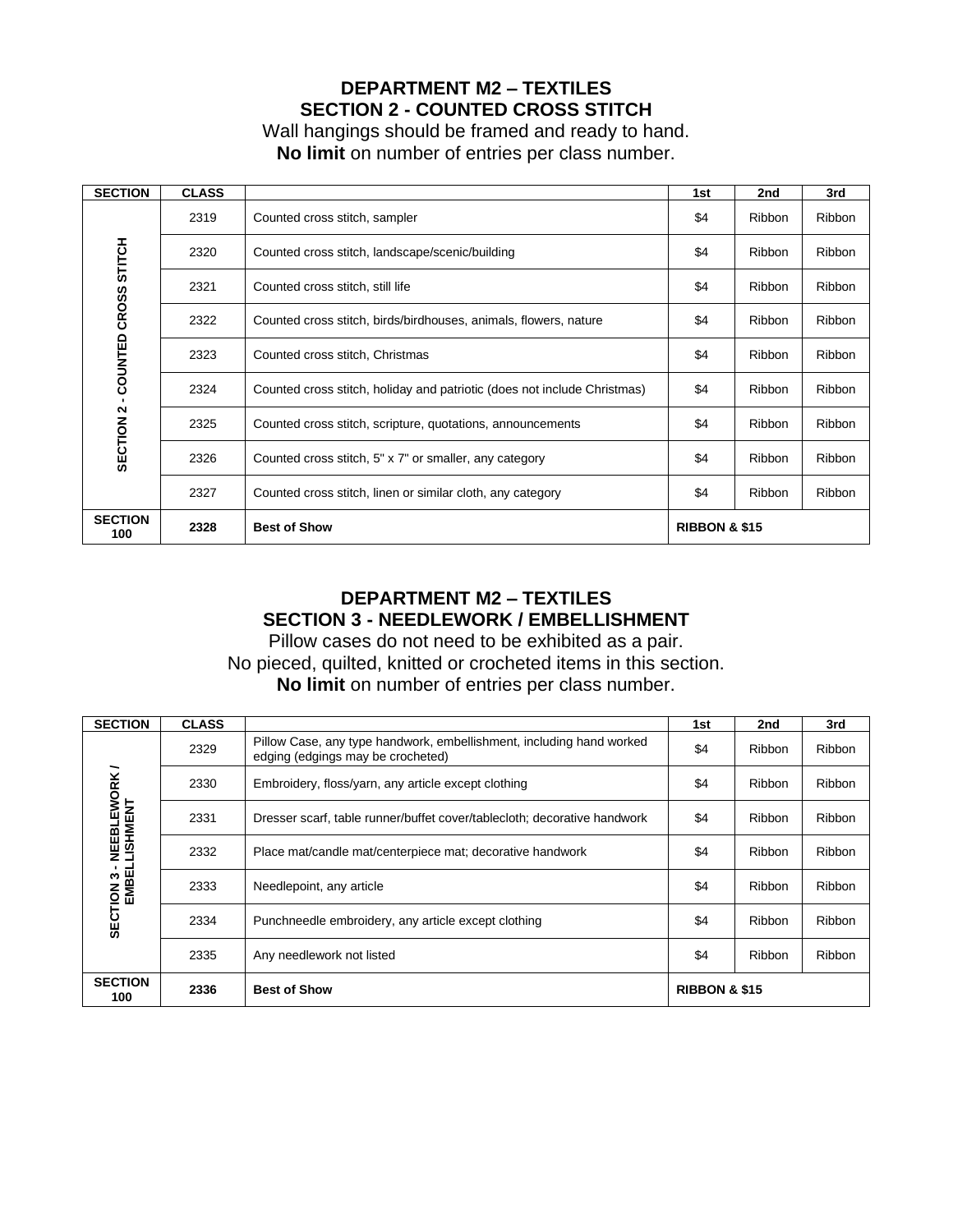### **DEPARTMENT M2 – TEXTILES SECTION 4 - CROCHET**

Each exhibitor is **limited to 2** entries per class number.

| <b>SECTION</b>        | <b>CLASS</b> |                                            | 1st                      | 2nd           | 3rd           |
|-----------------------|--------------|--------------------------------------------|--------------------------|---------------|---------------|
|                       | 2337         | Doily/centerpiece mat/candle mat/placemats | \$4                      | Ribbon        | Ribbon        |
|                       | 2338         | Afghan                                     | \$4                      | Ribbon        | Ribbon        |
| CROCHET               | 2339         | Afghan, baby or crib                       | \$4                      | Ribbon        | Ribbon        |
|                       | 2340         | Sweater/vest/shawl/cape/wrap               | \$4                      | Ribbon        | Ribbon        |
|                       | 2341         | Hat/mittens/slippers/scarves               | \$4                      | <b>Ribbon</b> | Ribbon        |
| SECTION 4             | 2342         | Handbags and totes, no felting             | \$4                      | Ribbon        | Ribbon        |
|                       | 2343         | Crocheted doll clothes or soft toy         | \$4                      | Ribbon        | Ribbon        |
|                       | 2344         | Any crocheted item not listed above        | \$4                      | Ribbon        | <b>Ribbon</b> |
| <b>SECTION</b><br>100 | 2345         | <b>Best of Show</b>                        | <b>RIBBON &amp; \$15</b> |               |               |

### **DEPARTMENT M2 – TEXTILES SECTION 5 - KNITTING**

Each exhibitor is **limited to 2** entries per class number.

| <b>SECTION</b>        | <b>CLASS</b> |                                       | 1st                      | 2nd           | 3rd    |
|-----------------------|--------------|---------------------------------------|--------------------------|---------------|--------|
|                       | 2346         | Afghan                                | \$4                      | <b>Ribbon</b> | Ribbon |
|                       | 2347         | Afghan, baby or crib                  | \$4                      | Ribbon        | Ribbon |
| KNITTING              | 2348         | Vest or sweater                       | \$4                      | Ribbon        | Ribbon |
| $\blacksquare$        | 2349         | Knitted garment; no vests or sweaters | \$4                      | <b>Ribbon</b> | Ribbon |
| SECTION 5             | 2350         | Hat/mittens/slippers/scarves          | \$4                      | <b>Ribbon</b> | Ribbon |
|                       | 2351         | Handbags and totes, no felting        | \$4                      | <b>Ribbon</b> | Ribbon |
|                       | 2352         | Child's article, any kind             | \$4                      | <b>Ribbon</b> | Ribbon |
|                       | 2353         | Knit doll clothes or soft toy         | \$4                      | <b>Ribbon</b> | Ribbon |
| <b>SECTION</b><br>100 | 2354         | <b>Best of Show</b>                   | <b>RIBBON &amp; \$15</b> |               |        |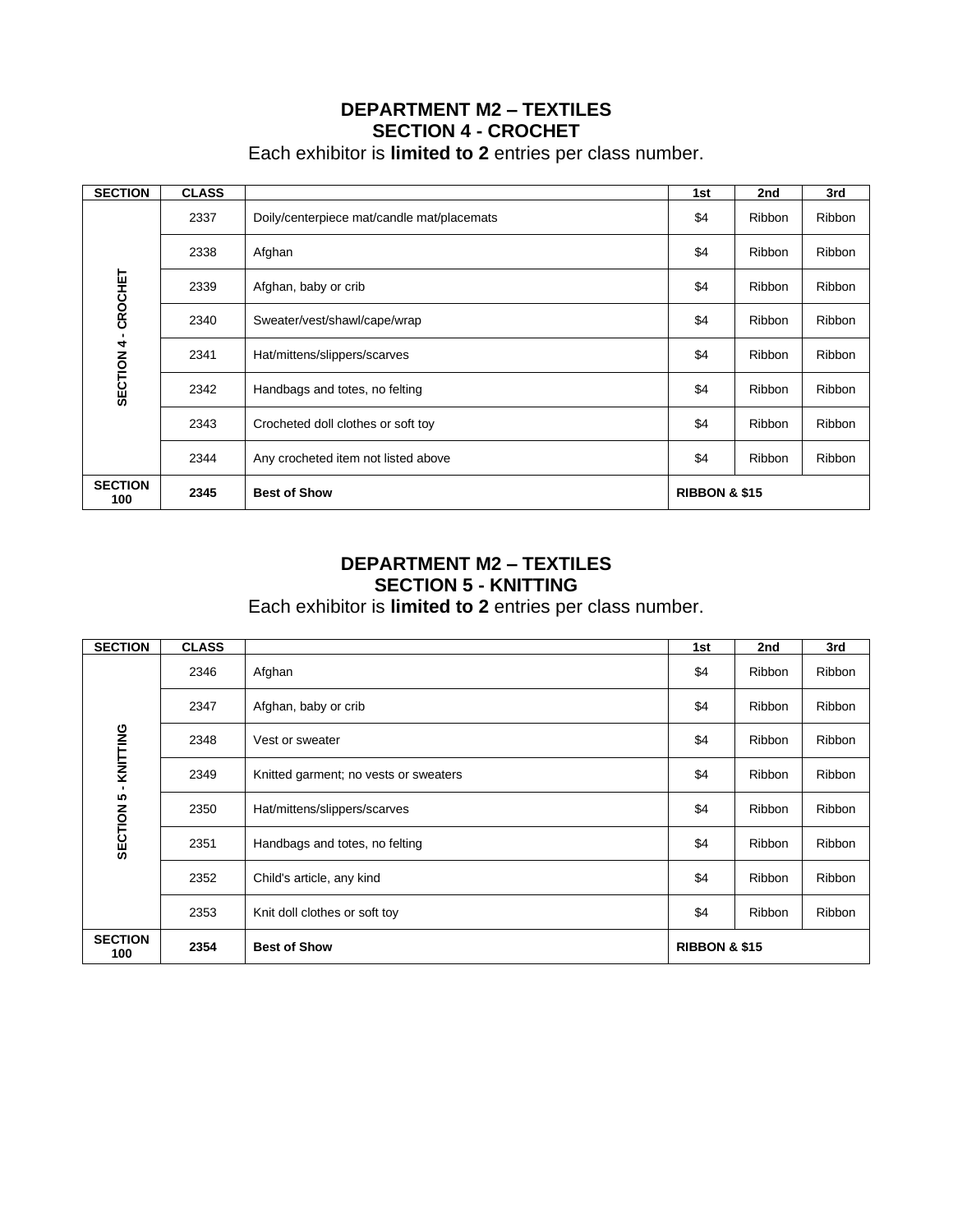### **DEPARTMENT M2 – TEXTILES SECTION 6 - SEW CHIC FASHIONS**

### Garment ensembles must be entered as a single unit, if appropriate class is listed. **No limit** on number of entries per class number.

| <b>SECTION</b>        | <b>CLASS</b> |                                                       | 1st                      | 2nd           | 3rd           |
|-----------------------|--------------|-------------------------------------------------------|--------------------------|---------------|---------------|
|                       | 2355         | Infant/child casual wear                              | \$4                      | <b>Ribbon</b> | Ribbon        |
|                       | 2356         | Infant/child dressy wear includes Christening clothes | \$4                      | <b>Ribbon</b> | Ribbon        |
| SEW CHIC FASHIONS     | 2357         | Casual skirt, pants, slacks, shirts                   | \$4                      | Ribbon        | Ribbon        |
|                       | 2358         | Casual jumper/dress                                   | \$4                      | <b>Ribbon</b> | Ribbon        |
|                       | 2359         | It's a wrap: outerwear coat, jacket, cape, poncho     | \$4                      | <b>Ribbon</b> | <b>Ribbon</b> |
|                       | 2360         | Haute Couture, tailored ensemble or single article    | \$4                      | Ribbon        | <b>Ribbon</b> |
| SECTION 6             | 2361         | Doll clothes for any doll                             | \$4                      | <b>Ribbon</b> | <b>Ribbon</b> |
|                       | 2362         | Costumes, any theme, any holiday. Let's have fun!     | \$4                      | <b>Ribbon</b> | Ribbon        |
| <b>SECTION</b><br>100 | 2363         | <b>Best of Show</b>                                   | <b>RIBBON &amp; \$15</b> |               |               |

#### **DEPARTMENT M2 – TEXTILES SECTION 7 - SEW CREATIVE WEARABLE AND ACCESSORIES** Be Original & Creative!

#### **No limit** on number of entries per class number.

| <b>SECTION</b>                   | <b>CLASS</b> |                                                                                                                                        | 1st                      | 2nd           | 3rd    |
|----------------------------------|--------------|----------------------------------------------------------------------------------------------------------------------------------------|--------------------------|---------------|--------|
|                                  | 2364         | Jacket or vest, create an original design from scratch (may use<br>commercial pattern)                                                 | \$4                      | Ribbon        | Ribbon |
| - SEW CREATIVE<br>AND ACCESORIES | 2365         | Designer Embellishment: embellish any denim jacket, vest, jumper, blue<br>jeans or other denim garment (denim garment may be purchase) | \$4                      | Ribbon        | Ribbon |
|                                  | 2366         | Tote, any size                                                                                                                         | \$4                      | Ribbon        | Ribbon |
|                                  | 2367         | Machine-appliquéd sweatshirt, chambray or denim shirt (shirt may be<br>purchased)                                                      | \$4                      | Ribbon        | Ribbon |
|                                  | 2368         | Embellished sweatshirt, T-shirt, chambray or denim shirt, any medium<br>(shirt may be purchased)                                       | \$4                      | Ribbon        | Ribbon |
| SECTION 7<br>WEARABLE            | 2369         | Machine/computerized embroidered sweatshirt, chambray or denim shirt<br>(shirt may be purchased)                                       | \$4                      | <b>Ribbon</b> | Ribbon |
|                                  | 2370         | Machine/computerized embroidery, any article not listed in Class # 2371,<br>must be article of clothing or accessory                   | \$4                      | Ribbon        | Ribbon |
| <b>SECTION</b><br>100            | 2373         | <b>Best of Show</b>                                                                                                                    | <b>RIBBON &amp; \$15</b> |               |        |

### **DEPARTMENT M2 – TEXTILES SECTION 8 - UPCYCLE**

| SECTION 8-<br><b>UPCYCLE</b> | 2371 | Any item made with a discarded/unusable textile item such as old<br>clothing, blankets, sheets, towels, etc. | $\ddot{\phantom{1}}$<br>54 | Ribbon | Ribbon |
|------------------------------|------|--------------------------------------------------------------------------------------------------------------|----------------------------|--------|--------|
|------------------------------|------|--------------------------------------------------------------------------------------------------------------|----------------------------|--------|--------|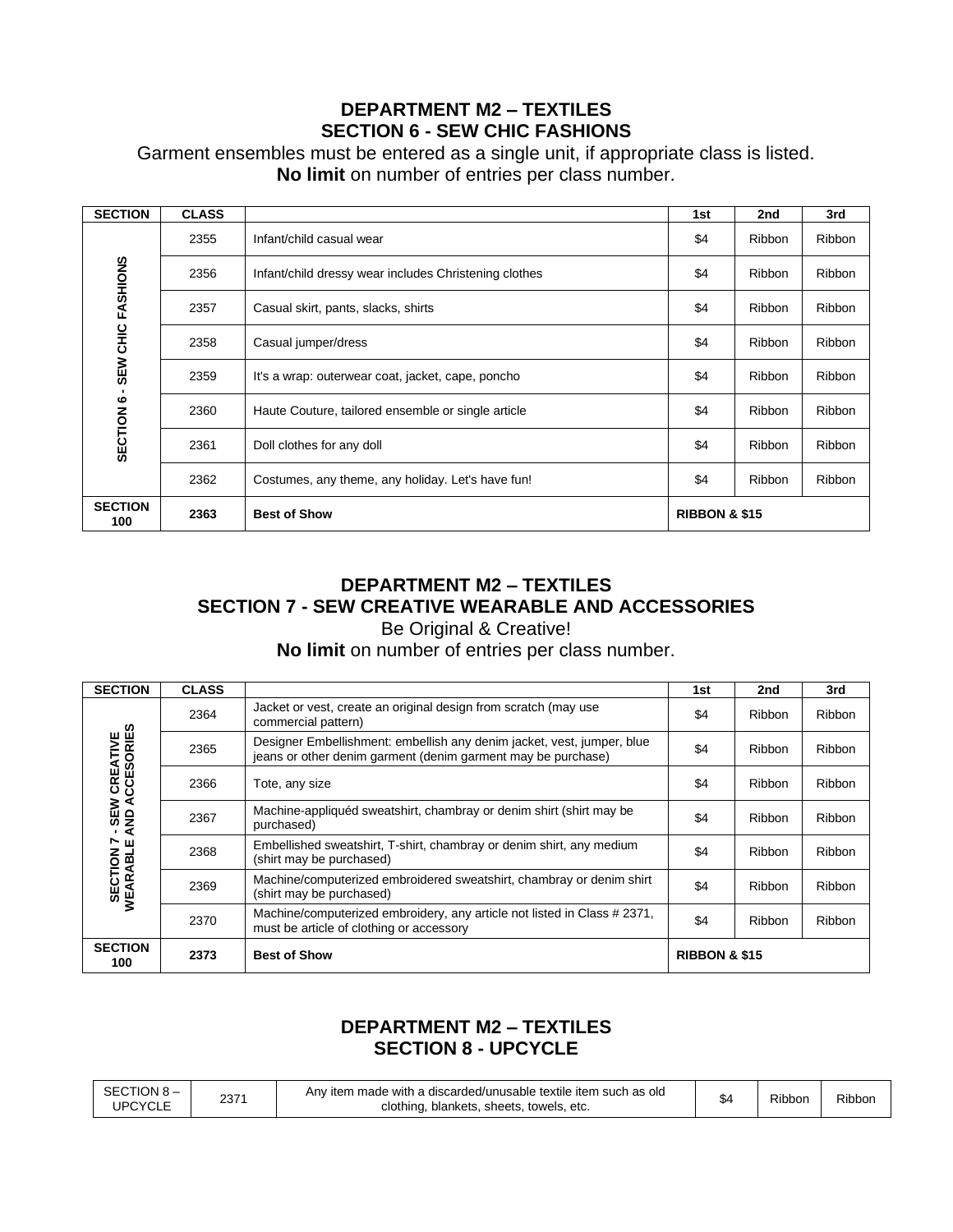### **DEPARTMENT M2 – TEXTILES SECTION 9 - HOME DÉCOR AND MORE**

Each exhibitor is **limited to 2** entries per class number.

No Quilts.

| <b>SECTION</b>        | <b>CLASS</b> |                                                                   | 1st | 2nd                      | 3rd           |  |  |
|-----------------------|--------------|-------------------------------------------------------------------|-----|--------------------------|---------------|--|--|
|                       | 2374         | Rugs, any medium                                                  | \$4 | <b>Ribbon</b>            | Ribbon        |  |  |
|                       | 2375         | Wall hanging or picture, any medium not listed                    | \$4 | Ribbon                   | Ribbon        |  |  |
| DÉCOR AND MORE        | 2376         | Pillow Talk, any type pillow                                      | \$4 | Ribbon                   | Ribbon        |  |  |
|                       | 2377         | Felted dolls, sculptures, toys                                    | \$4 | <b>Ribbon</b>            | Ribbon        |  |  |
|                       | 2378         | Soft sculptures including dolls, toys, bears                      | \$4 | Ribbon                   | <b>Ribbon</b> |  |  |
| - HOME                | 2379         | Holiday décor, including Christmas, any textile, any fiber medium | \$4 | Ribbon                   | Ribbon        |  |  |
| SECTION <sub>9</sub>  | 2380         | Household linens, kitchen/bath towels, any medium to embellish    | \$4 | Ribbon                   | Ribbon        |  |  |
|                       | 2381         | Kitchen wear, apron, pot holders/oven mitts, single item or set   | \$4 | Ribbon                   | <b>Ribbon</b> |  |  |
|                       | 2382         | Weaving, any article                                              | \$4 | Ribbon                   | <b>Ribbon</b> |  |  |
| <b>SECTION</b><br>100 | 2383         | <b>Best of Show</b>                                               |     | <b>RIBBON &amp; \$15</b> |               |  |  |

### **DEPARTMENT M2 – TEXTILES**

### **SECTION 10 - DECORATE YOUR SPACES: KITCHEN, BEDROOM, LIVING ROOM**

Use originality, creativity and craftsmanship to create 3 items for the kitchen, bedroom, or living room. Small props may be used to create the display.

The items must be hand crafted, stitched or embellished by the exhibitor & may be any textile medium.

Display space will be approximately 2.5 sq. ft.

### **Limited to the first four (4) entries in each class.**

Each exhibitor is **limited to 2** entries per class number.

| <b>SECTION</b>                                               | <b>CLASS</b> |                                                             | 1st                      | 2nd    | 3rd    |
|--------------------------------------------------------------|--------------|-------------------------------------------------------------|--------------------------|--------|--------|
| ಂಶ<br><u>۽</u><br><b>SECTION 10<br/>BED, BATH<br/>BISTRO</b> | 2385         | The Kitchen - attractively display 3 hand crafted items     | \$4                      | Ribbon | Ribbon |
|                                                              | 2386         | The Bedroom - attractively display 3 hand crafted items     | \$4                      | Ribbon | Ribbon |
|                                                              | 2387         | The Living Room - attractively display 3 hand crafted items | \$4                      | Ribbon | Ribbon |
| <b>SECTION</b><br>100                                        | 2388         | <b>Best of Show</b>                                         | <b>RIBBON &amp; \$15</b> |        |        |